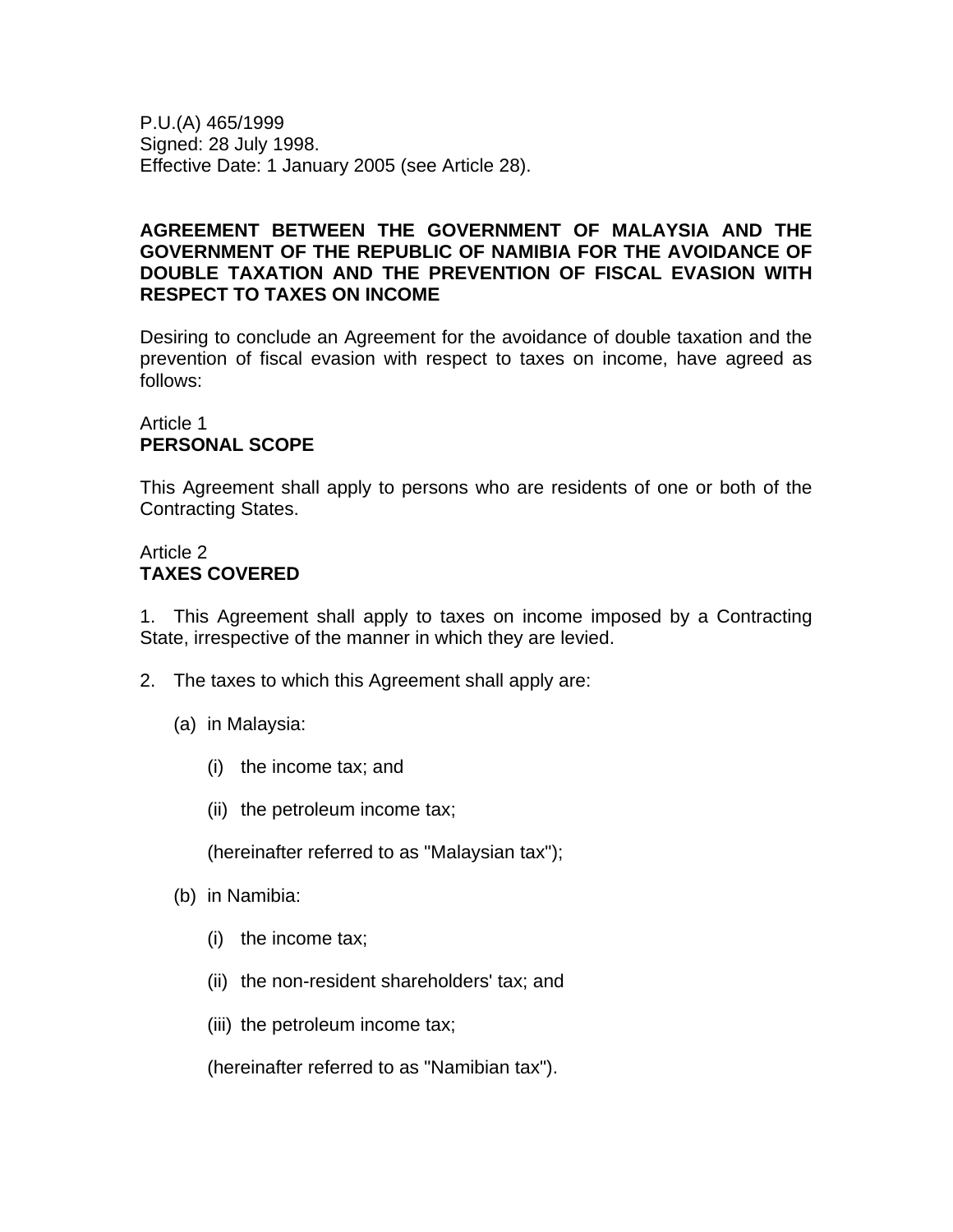3. The Agreement shall apply also to any identical or substantially similar taxes which are imposed after the date of signature of this Agreement in addition to, or in place of, the taxes referred to in paragraph 2. The competent authorities of the Contracting States shall notify each other of any substantial changes which have been made in their respective taxation laws.

#### Article 3 **GENERAL DEFINITION**

- 1. For the purposes of this Agreement, unless the context otherwise requires:
	- (a) the term "Malaysia" means the territories of the Federation of Malaysia, the territorial waters of Malaysia and the sea-bed and subsoil of the territorial waters, and includes any area extending beyond the limits of the territorial waters of Malaysia, and the sea-bed and subsoil of any such area, which has been or may hereafter be designated under the laws of Malaysia as in acceptance with international law as an area over which Malaysia has sovereign rights for the purposes of exploring and exploiting the natural resources, whether living or non-living;
	- (b) the term "Namibia" means the Republic of Namibia and when used in a geographical sense, includes the territorial sea as well as the exclusive economic zone and the continental shelf, over which Namibia exercises sovereign rights in accordance with its internal law and subject to international law, concerning the exploration and exploitation of the natural resources of the sea-bed and its subsoil and the superjacent waters;
	- (c) the terms "a Contracting State" and "the other Contracted State" mean Malaysia or Namibia as the context requires;
	- (d) the term "person" includes an individual, a company and any other body of persons which is treated as a person for tax purposes;
	- (e) the term "company" means any body corporate or any entity which is treated as a body corporate for tax purposes;
	- (f) the terms "enterprise of a Contracting State" and "enterprise of the other Contracting State" mean respectively an enterprise carried on by a resident of a Contracting State and an enterprise carried on by a resident of the other Contracting State;
	- (g) the term "international traffic" means any transport by ship or aircraft operated by an enterprise of a Contracting State, except when the ship or aircraft is operated solely between places in the other Contracting State;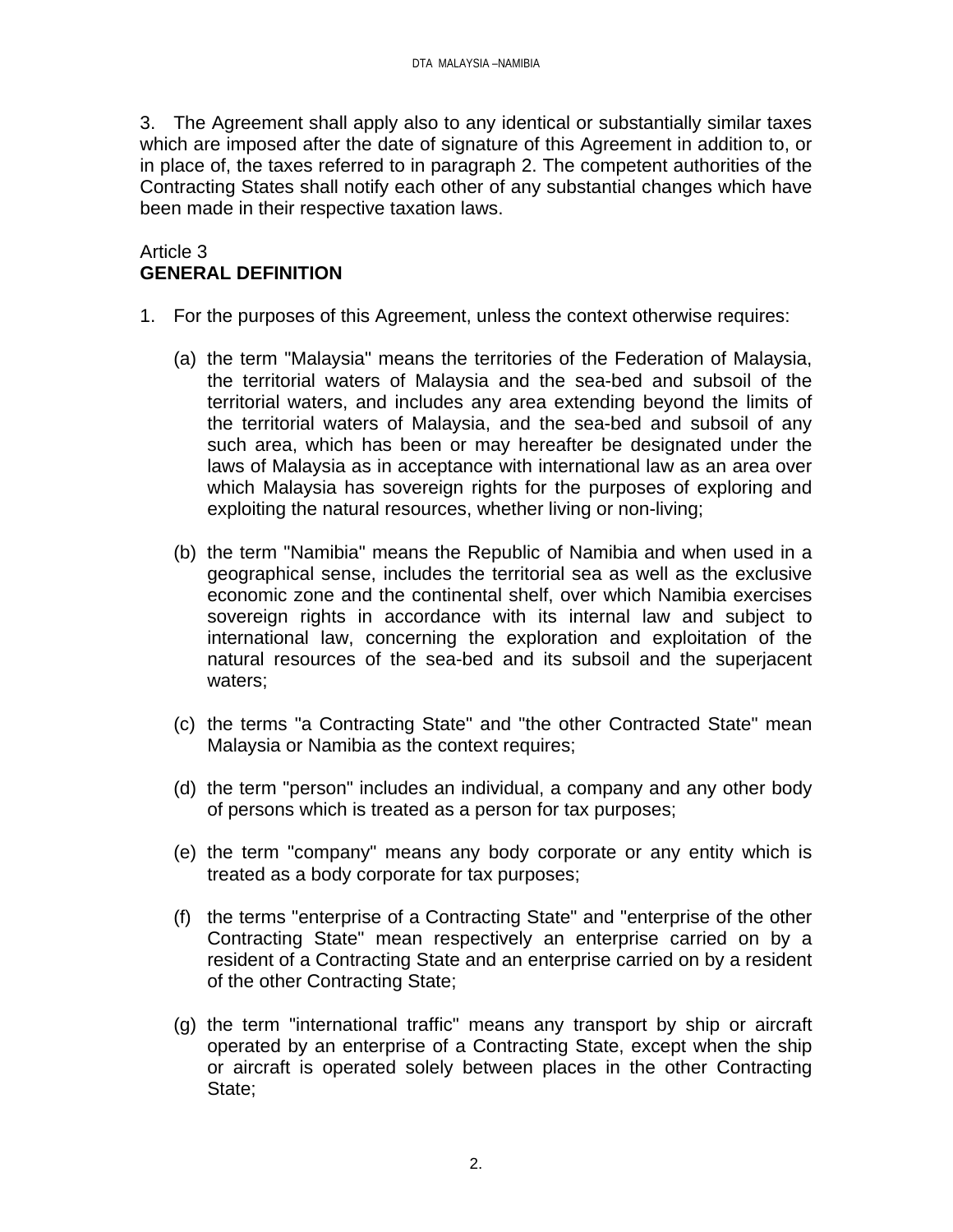(h) the term "national" means:

(i)

(aa) in the case of Malaysia, any individual possessing he citizenship of Malaysia; and

(bb) in the case of Namibia, any individual possessing the nationality of Namibia;

- (ii) any legal person, partnership and association deriving its status as such from the law in force in a Contracting State;
- (i) the term "competent authority" means:
	- (i) in the case of Malaysia, the Minister of Finance or his authorised representative;
	- (ii) in the case of Namibia, the Minister of Finance or his or her authorised representative;
- (j) the term "tax" means Malaysian tax or Namibian tax, as the context requires.

2. As regards the application of this Agreement by a Contracting State, any term not defined therein shall, unless the context otherwise requires, have the meaning which it has under the law of that State concerning the taxes to which this Agreement applies.

#### Article 4 **RESIDENT**

1. For the purposes of this Agreement, the term "resident of a Contracting State" means:

- (a) in the case of Malaysia, a person who is resident in Malaysia for the purposes of Malaysian tax; and
- (b) in the case of Namibia, any individual who is ordinarily resident in Namibia and any legal person which has its place of management in Namibia.

2. Where by reason of the provisions of paragraph 1 an individual is a resident of both Contracting States, then his or her status shall be determined as follows:

(a) he or she shall be deemed to be a resident of the State in which he or she has a permanent home available to him or her, if he or she has a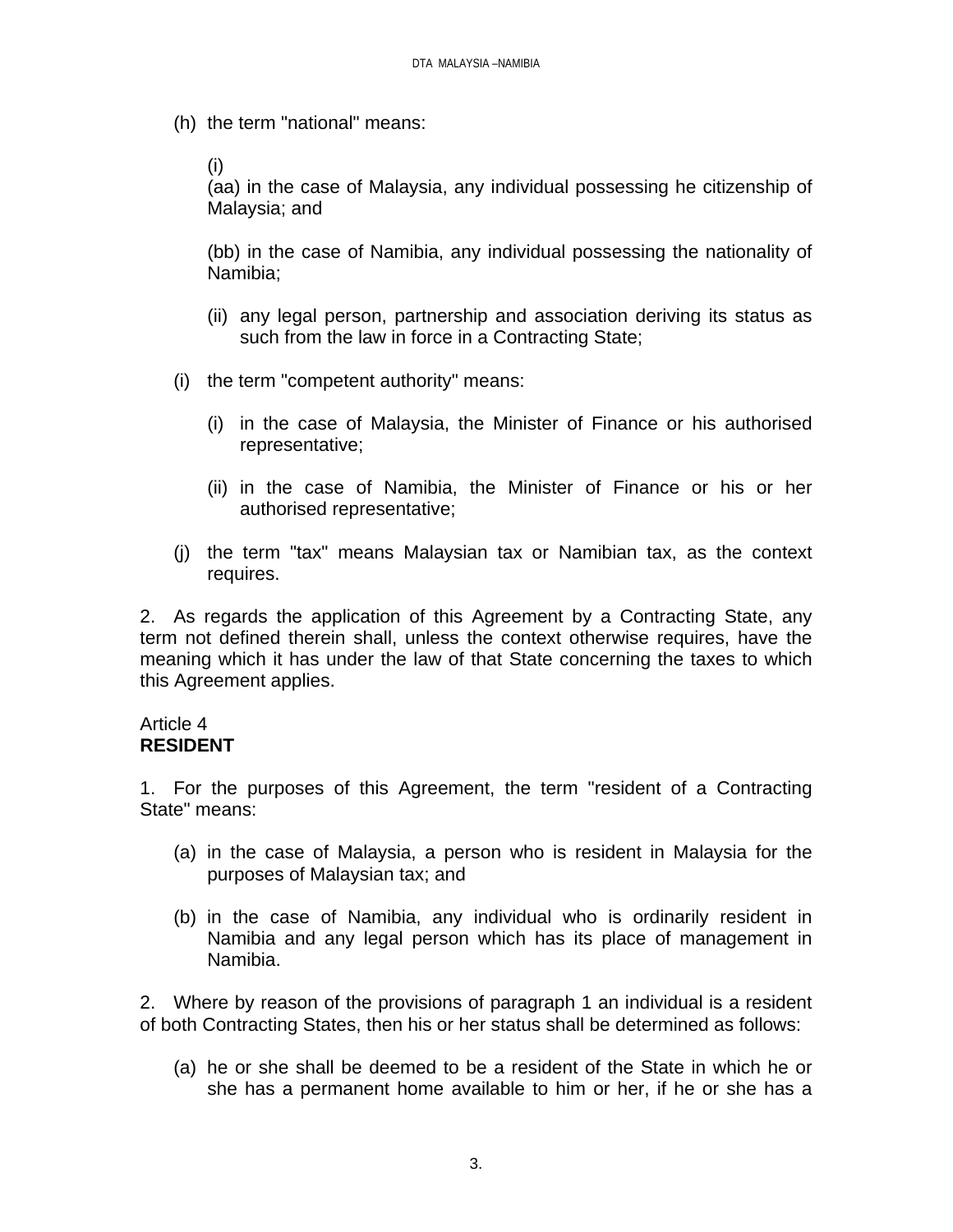permanent home available to him or her in both States, he or she shall be deemed to be a resident of the State with which his or her personal and economic relations are closer (centre of vital interests);

- (b) if the State in which he or she has his or her centre of vital interests cannot be determined, or if he or she has not a permanent home available to him or her in either State, he or she shall be deemed to be a resident of the State in which he or she has an habitual abode;
- (c) if he or she has an habitual abode in both States or in neither of them, he or she shall be deemed to be a resident of the State of which he or she is a national;
- (d) if he or she is a national of both States or of neither of them, the competent authorities of the Contracting States shall settle the question by mutual agreement.

3. Where by reason of the provisions of paragraph 1 a person other than an individual is a resident of both Contracting States, then it shall be deemed to be a resident of the State in which its place of effective management is situated. In case of doubt, the competent authorities of the Contracting States shall settle the question by mutual agreement.

## Article 5 **PERMANENT ESTABLISHMENT**

1. For the purposes of this Agreement, the term "permanent establishment" means a fixed place of business through which the business of an enterprise is wholly or partly carried on.

- 2. The term "permanent establishment" includes especially:
	- (a) a place of management;
	- (b) a branch;
	- (c) an office;
	- (d) a factory;
	- (e) a workshop;
	- (f) a farm or plantation;
	- (g) a mine, an oil or gas well, a quarry or any other place of extraction of natural resources including timber or other forest produce;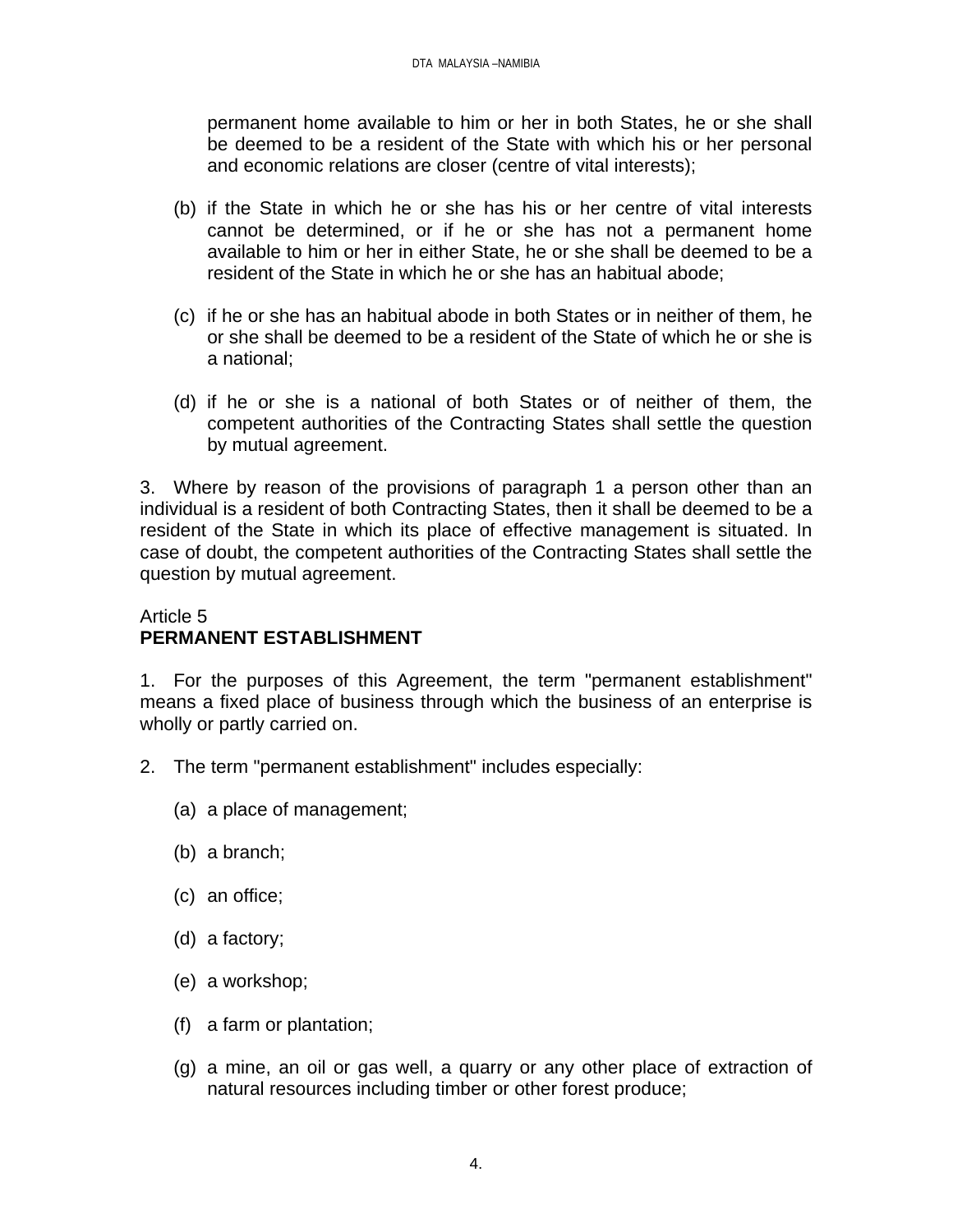- (h) an installation or structure used for the exploration of natural resources, provided that the installation or structure continues for a period of not less than 9 months;
- (i) a warehouse, in relation to a person providing storage facilities for others;
- (j) a guest farm or other operation of a similar nature; and
- (k) a building site, a construction, assembly or installation project or supervisory activities in connection therewith, but only where such site, project or activity continues for a period of more than 9 months.

3. Notwithstanding the preceding provisions of this Article, the term "permanent establishment" shall be deemed not to include:

- (a) the use of facilities solely for the purpose of delivery, storage or display of goods or merchandise belonging to the enterprise;
- (b) the maintenance of a stock of goods or merchandise belonging to the enterprise solely for the purpose of delivery, storage or display;
- (c) the maintenance of a stock of goods or merchandise belonging to the enterprise solely for the purpose of processing by another enterprise;
- (d) the maintenance of a fixed place of business solely for the purpose of purchasing goods or merchandise, or of collecting information, for the enterprise;
- (e) the maintenance of a fixed place of business solely for the purpose of carrying on, for the enterprise, any other activity of a preparatory or auxiliary character;
- (f) the maintenance of a fixed place of business solely for any combination of activities mentioned in sub-paragraphs (a) to (e), provided that the overall activity of the fixed place of business resulting from this combination is of a preparatory or auxiliary character.

4. Notwithstanding the provisions of paragraphs 1, and 2, where a person Bother than an agent of an independent status to whom paragraph 6 applies -B is acting in a Contracting State on behalf of an enterprise of the other Contracting State, that enterprise shall be deemed to have permanent establishment in the first-mentioned Contracting State in respect of any activities which that person undertakes for the enterprise, if such person: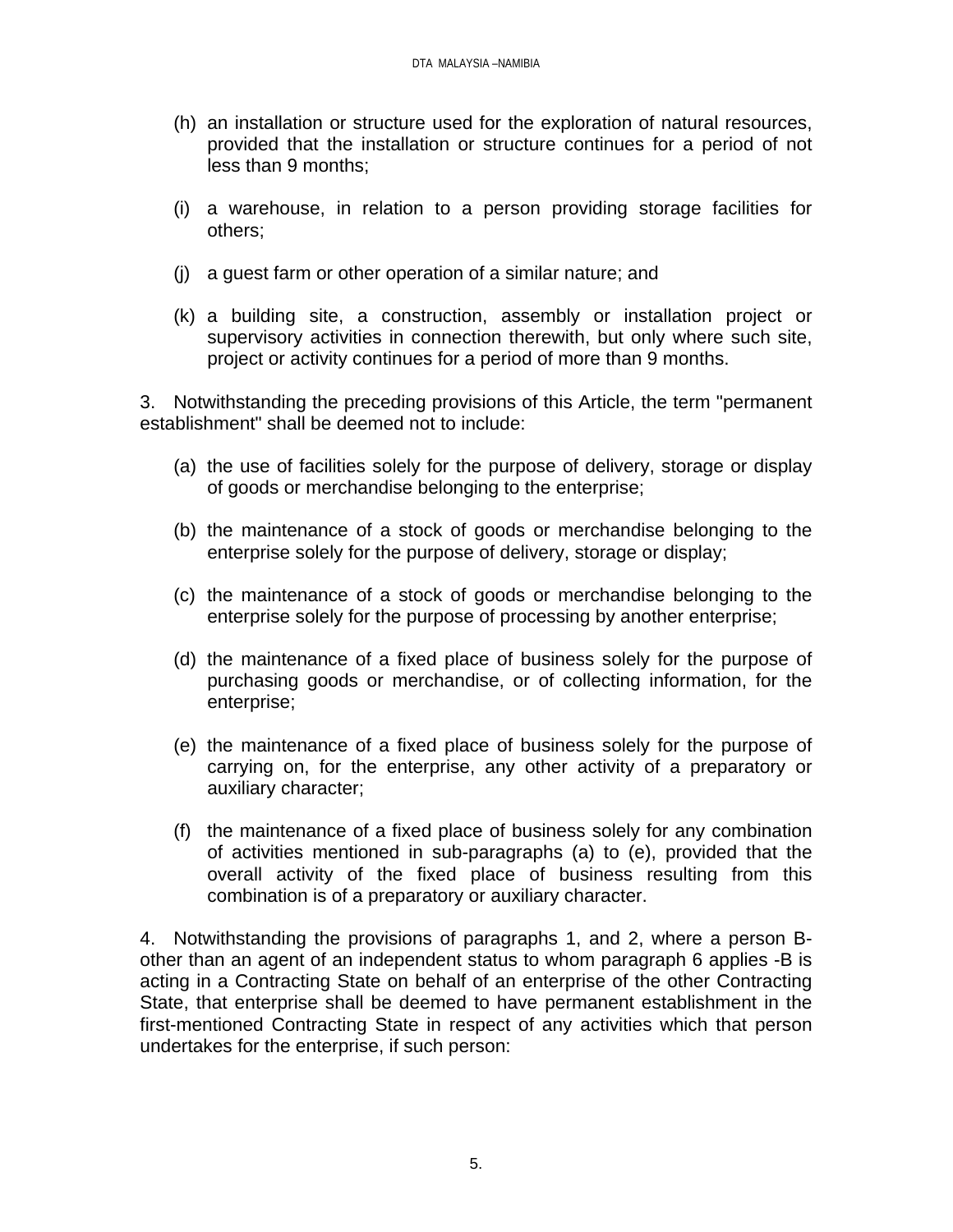- (a) has and habitually exercises in that State an authority to conclude contracts in the name of the enterprise, unless the activities of such person are limited to those mentioned in paragraph 3 which, if exercised through a fixed place of business, would not make this fixed place of business a permanent establishment under the provisions of that paragraph; or
- (b) manufactures or processes in the first-mentioned State for the enterprise goods or merchandise belonging to the enterprise.

5. An enterprise of a Contracting State shall not be deemed to have a permanent establishment in the other Contracting State merely because it carries on business in that other State through a broker, general commission agent or any other agent of an independent status, provided that such persons are acting in the ordinary course of their business. However, when the activities of such an agent are devoted wholly or almost wholly on behalf of that enterprise, he or she will not be considered an agent of an independent status within the meaning of this paragraph.

6. The fact that a company which is a resident of a Contracting State controls or is controlled by a company which is a resident of the other Contracting State, or which carries on business in that other State (whether through a permanent establishment or otherwise), shall not of itself constitute either company a permanent establishment of the other.

## Article 6 **INCOME FROM IMMOVABLE PROPERTY**

1. Income derived by a resident of a Contracting State from immovable property situated in the other Contracting State may be taxed in that other State.

2. The term "immovable property" shall have the meaning which it has under the law of the Contracting State in which the property in question is situated. The term shall in any case include property accessory to immovable property, equipment used in agriculture and forestry, rights to which the provisions of general law respecting landed property apply, buildings, usufruct of immovable property and rights to variable or fixed payments as consideration for the working of, or the right to work, mineral deposits, oil or gas wells, quarries and other places of extracting of natural resources including timber or other forest produce. Ships, boats and aircraft shall not be regarded as immovable property.

3. The provisions of paragraph 1 shall apply to income derived from the direct use, letting, or use in any other form of immovable property.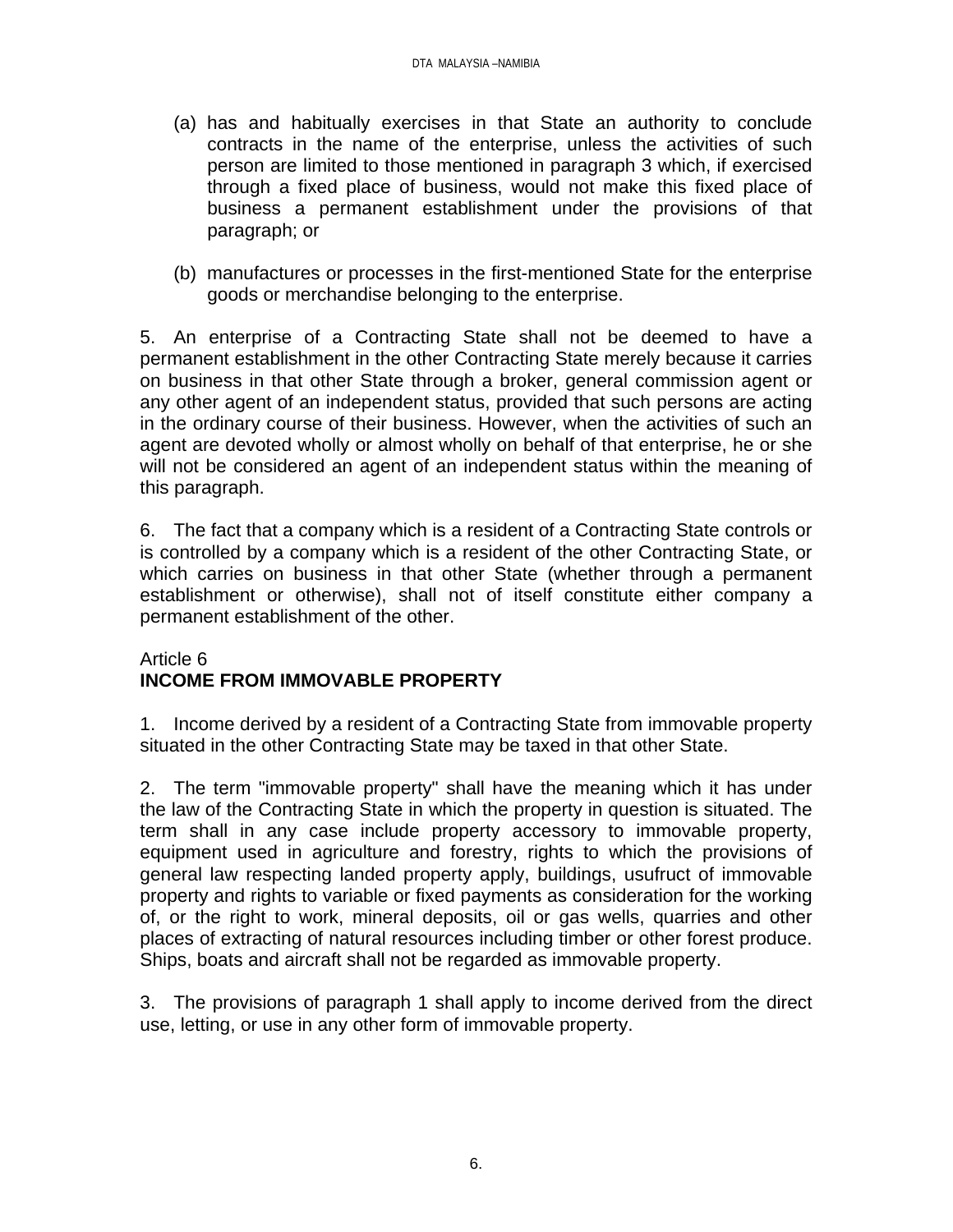4. The provisions of paragraph 1 and 3 shall also apply to the income from immovable property of an enterprise and to income from immovable property used for the performance of independent personal services.

5. Where the ownership of shares or other rights in a company or legal person entitles the owner to the enjoyment of immovable property situated in a Contracting State and held by that company or legal person, income derived by the owner from the letting or use in any other form of his or her right of enjoyment may be taxed in that State. The provisions of this paragraph shall apply notwithstanding the provisions of Articles 7 and 14.

## Article 7 **BUSINESS PROFITS**

1. The profits of an enterprise of a Contracting State shall be taxable only in that State unless the enterprise carries on business in the other Contracting State through a permanent establishment situated therein. If the enterprise carries on business as aforesaid, the profits of the enterprise may be taxed in the other State but only so much of them as is attributable to that permanent establishment.

2. Subject to the provisions of paragraph 3, where an enterprise of a Contracting State carries on business in the other Contracting State through a permanent establishment situated therein, there shall in each Contracting State be attributed to that permanent establishment the profits which it might be expected to make if it were a distinct and separate enterprise engaged in the same or similar activities under the same or similar conditions and dealing wholly independently with the enterprise of which it is a permanent establishment.

3. In determining the profits of a permanent establishment, there shall be allowed as deductions expenses, including executive and general administrative expenses, which would be deductible if the permanent establishment were an independent enterprise, insofar as they are reasonably allocable to the permanent establishment, whether incurred in the State in which the permanent establishment is situated or elsewhere.

4. If the information available to the competent authority is inadequate to determine the profits to be attributed to the permanent establishment of an enterprise, nothing in this Article shall affect the application of any law of that State relating to the determination of the tax liability of a person by the exercise of a discretion or the making of an estimate by the competent authority, provided that the law shall be applied, so far as the information available to the competent authority permits, in accordance with the principle of this Article.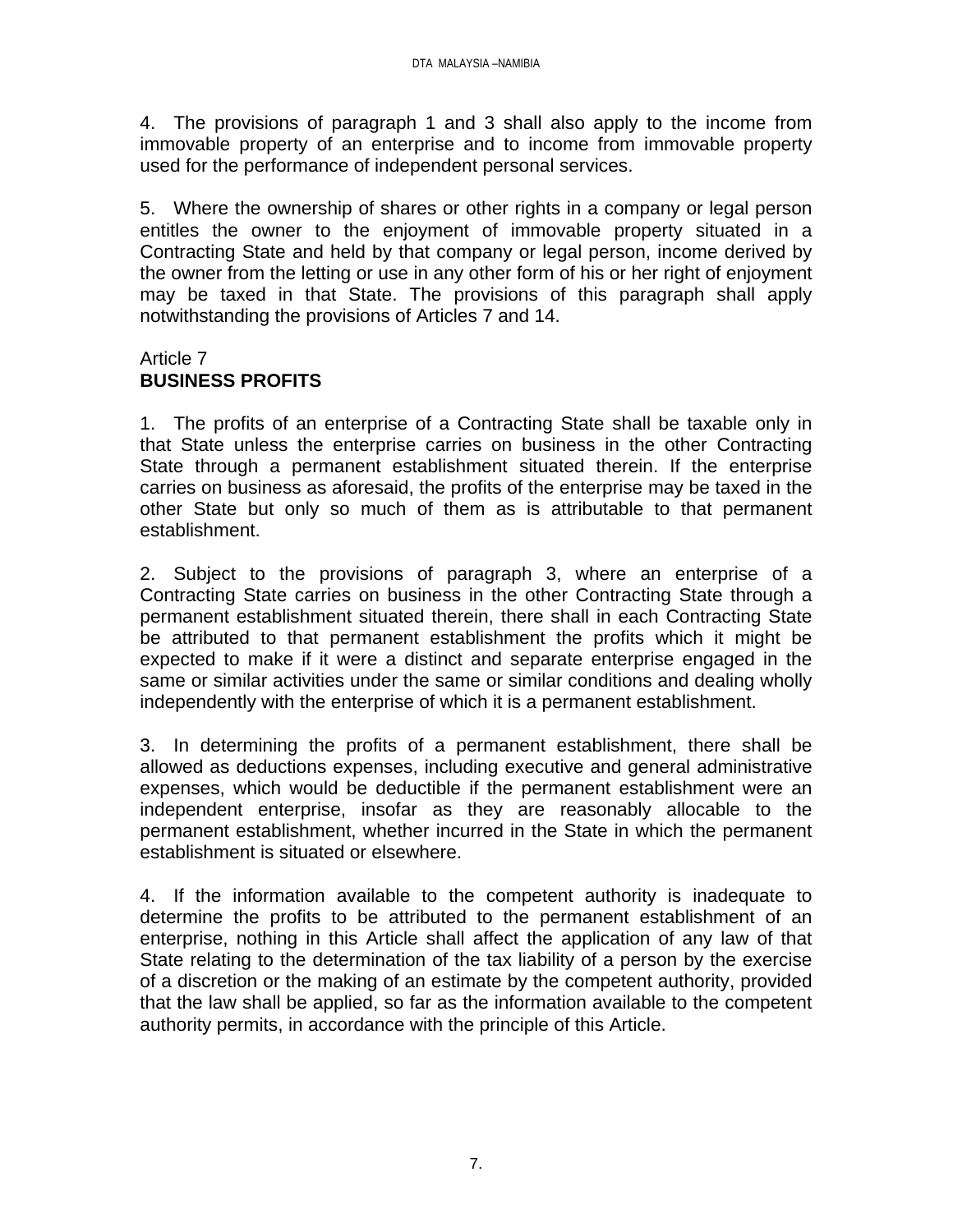5. No profits shall be attributed to a permanent establishment by reason of the mere purchase by that permanent establishment of goods or merchandise for the enterprise.

6. For the purpose of the preceding paragraphs, the profits to be attributed to the permanent establishment shall be determined by the same method year by year unless there is good reason to the contrary.

7. Where profits include items of income which are dealt with separately in other Articles of this Agreement, then the provisions of those Articles shall not be affected by the provisions of this Article.

#### Article 8 **SHIPPING AND AIR TRANSPORT**

1. Profits derived by an enterprise of a Contracting State from the operation of ships or aircraft in international traffic, including profits from the rental of ships, aircraft, containers and related equipment which is incidental to the operation of ships or aircraft, shall be taxable only in that State.

2. Paragraph 1 shall also apply to the share of the profits from the operation of ships or aircraft derived by an enterprise of a Contracting State through participation in a pool, a joint business or an international operating agency.

# Article 9 **ASSOCIATED ENTERPRISES**

- 1. Where:
	- (a) an enterprise of a Contracting State participates directly or indirectly in the management, control or capital of an enterprise of the other Contracting State; or
	- (b) the same persons participate directly or indirectly in the management, control or capital of an enterprise of a Contracting State and an enterprise of the other Contracting State;

and in either case condition are made or imposed between the two enterprises in their commercial or financial relations which differ from those which would be made between independent enterprises, then any profits which would, but for those conditions, have accrued to one of the enterprises, but, by reason of those conditions, have not so accrued, may be included in the profits of that enterprise and taxed accordingly.

2. Where a Contracting State includes in the profits of an enterprise of that State -B and taxes accordingly -B profits on which an enterprise of the other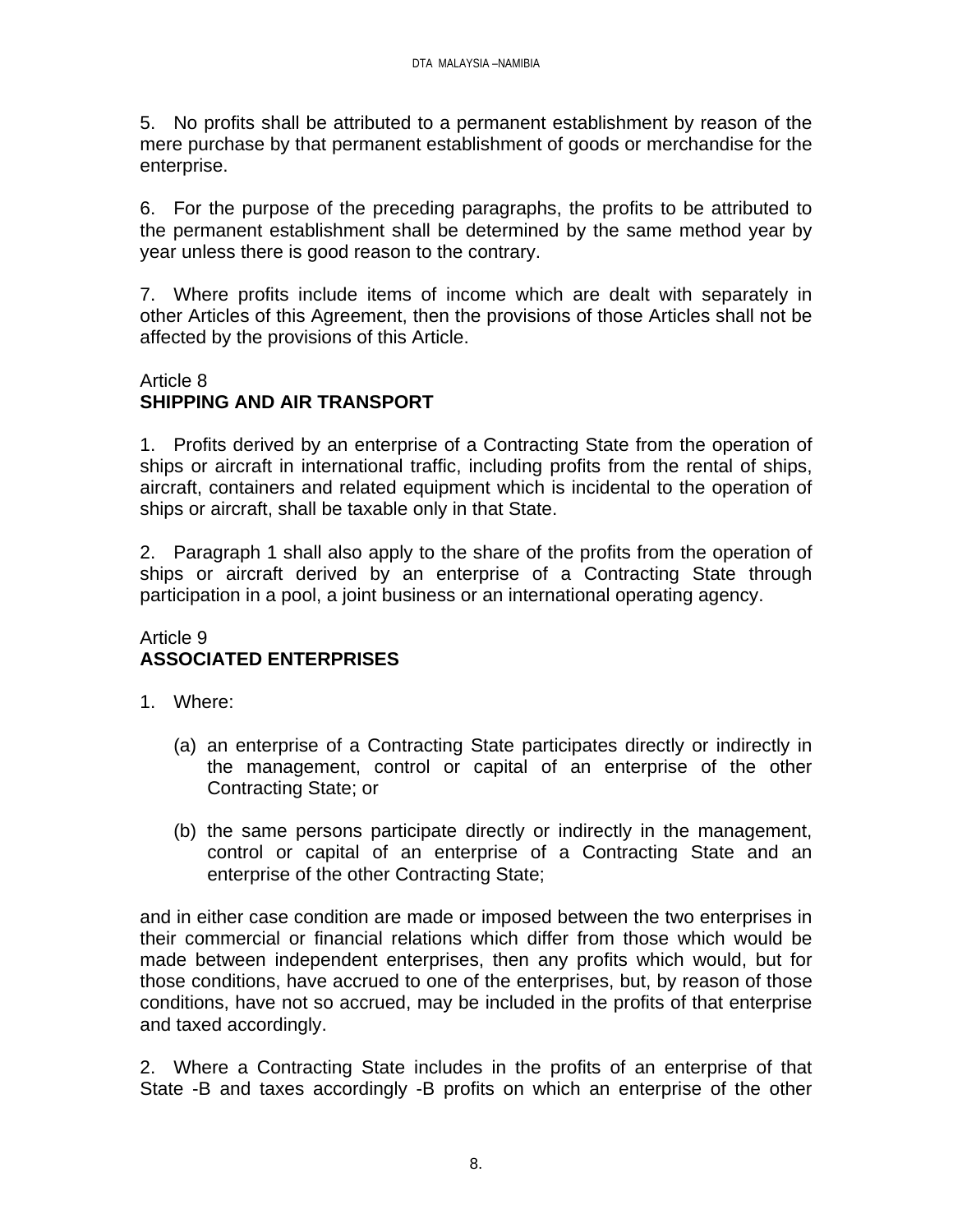Contracting State has been charged to tax in that other State and the profits so included are profits which would have accrued to the enterprise of the firstmentioned State if the conditions made between the two enterprises had been those which would have been made between independent enterprises, then that other State may make an appropriate adjustment to the amount of the tax charged therein on those profits. In determining such adjustment, due regard shall be had to the other provisions of this Agreement and the competent authorities of the Contracting States shall if necessary consult each other.

#### Article 10 **DIVIDENDS**

1. Dividends paid by a company which is a resident of a Contracting State to a resident of the other Contracting State may be taxed in that other State.

2. However, such dividends may also be taxed in the Contracting State of which the company paying the dividends is a resident and according to the laws of that State, but if the recipient is the beneficial owner of the dividends the tax so charged shall not exceed:

- (a) 5 per cent of the gross amount of the dividends if the beneficial owner is a company (other than a partnership) which holds directly at least 25 per cent of the share capital of the company paying the dividends;
- (b) 10 per cent of the gross amount of the dividends in all other cases.

This paragraph shall not affect the taxation of the company in respect of the profits out of which the dividends are paid.

3. The term "dividends" as used in this Article means income from shares or other rights, not being debt-claims, participating in profits, as well as income from other corporate rights which is subjected in the same taxation treatment as income from shares by the laws of the State of which the company making the distribution is a resident.

4. The provisions of paragraphs 1 and 2 shall not apply if the beneficial owner of the dividends, being a resident of a Contracting State, carries on business in the other Contracting State of which the company paying the dividends is a resident, through a permanent establishment situated therein, and the holding in respect of which the dividends are paid is effectively connected with such permanent establishment. In such case the provisions of Article 7 shall apply.

5. Where a company which is a resident of a Contracting State derives income or profits from the other Contracting State, that other State may not impose any tax on the dividends paid by the company to persons who are not residents of that other State, or subject the company's undistributed profits to a tax on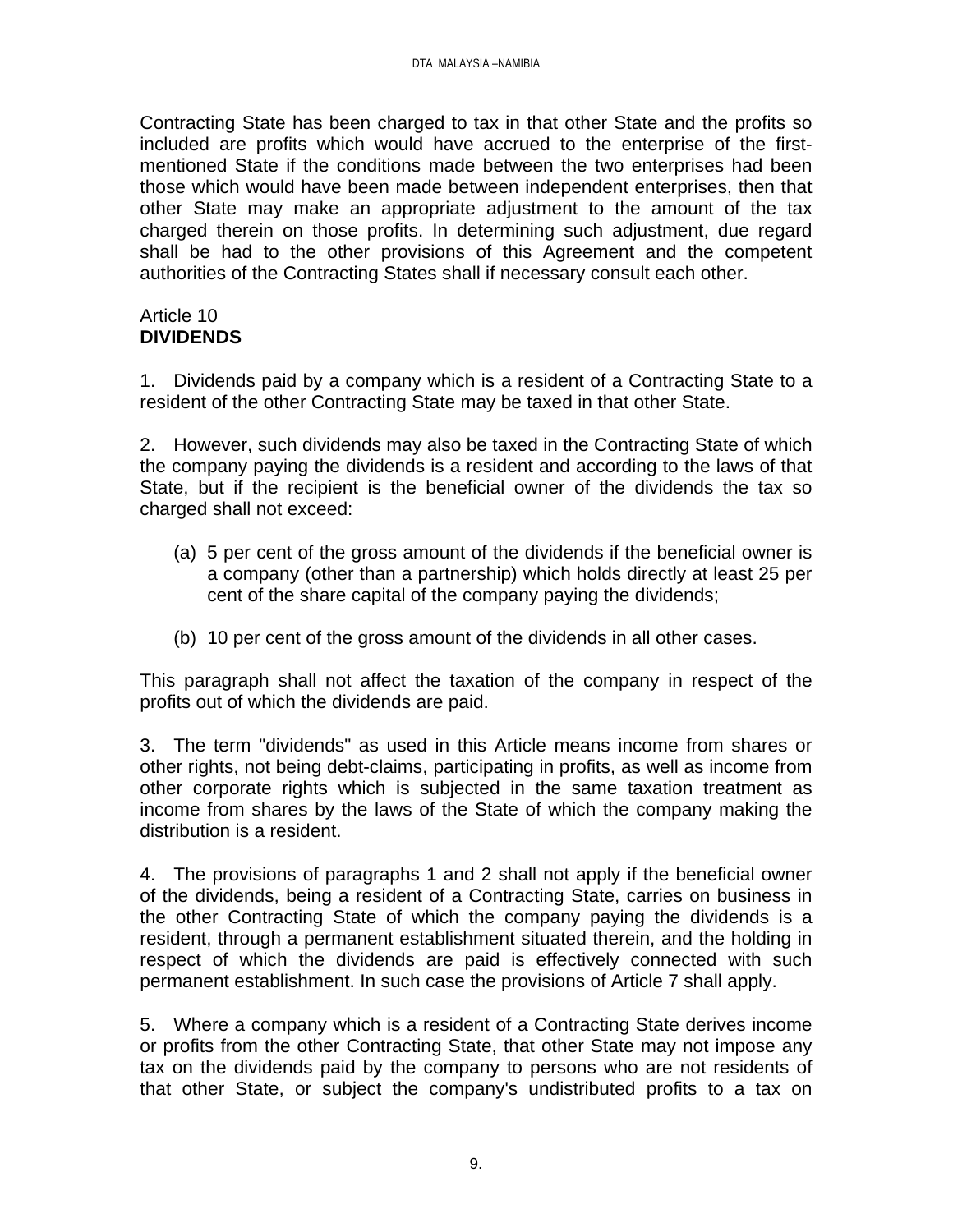undistributed profits, even if the dividends paid or the undistributed profits consist wholly or partly of income or profits arising in such other State.

## Article 11 **INTEREST**

1. Interest arising in a Contracting State and paid to a resident of the other Contracting State may be taxed in that other State.

2. However, such interest may also be taxed in the Contracting State in which it arises and according to the laws of that State, but if the recipient is the beneficial owner of the interest, the tax so charged shall not exceed 10 per cent of the gross amount of the interest.

3. Notwithstanding the provisions of paragraph 2, the Government of a Contracting State shall be exempt from tax in the other Contracting State in respect of interest derived by the Government from that other State.

- 4. For the purposes of paragraph 3, the term "Government" means:
	- (a) in the case of Malaysia, the Government of Malaysia and shall include:
		- (i) the governments of the States;
		- (ii) the local authorities;
		- (iii) the statutory bodies; and
		- (iv) the Bank Negara Malaysia;
	- (b) in the case of Namibia, the Government of Namibia and shall include:
		- (i) the regional authorities;
		- (ii) the local authorities;
		- (iii) the statutory bodies; and
		- (iv) the Bank of Namibia.

5. The term "interest" as used in this Article means income from debt-claims of every kind, whether or not secured by mortgage and whether or not carrying a right to participate in the debtor's profits, and in particular, income from government securities and income from bonds or debentures, including premiums attaching to such securities, bonds or debentures. Penalty charges for late payment shall not be regarded as interest for the purpose of this Article.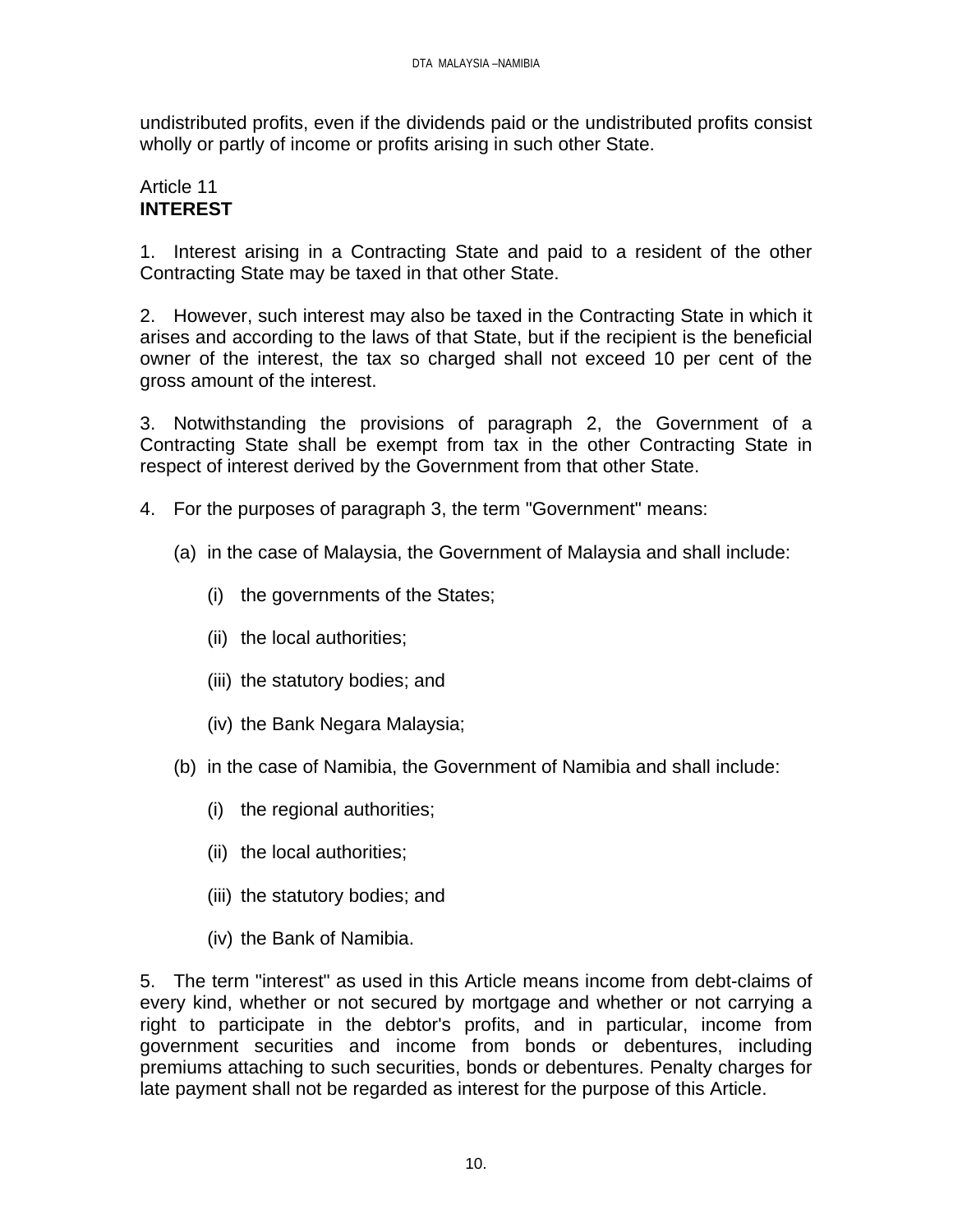6. The provisions of paragraphs 1 and 2 shall not apply if the beneficial owner of the interest, being a resident of a Contracting State, carries on business in the other Contracting State in which the interest arises, through a permanent establishment situated therein, and the debt-claim in respect of which the interest is paid is effectively connected with such permanent establishment. In such case the provisions of Article 7 shall apply.

7. Interest shall be deemed to arise in a Contracting State when the payer is that State itself, a political subdivision, a local authority or a statutory body thereof, or a resident of that State. Where, however, the person paying the interest, whether he or she is a resident of a Contracting State or not, has in a Contracting State a permanent establishment in connection with which the indebtedness on which the interest is paid was incurred, and such interest is borne by such permanent establishment, then such interest shall be deemed to arise in the State in which the permanent establishment is situated.

8. Where by reason of a special relationship between the payer and the beneficial owner or between both of them and some other person, the amount of the interest, having regard to the debt-claim for which it is paid, exceeds the amount which would have been agreed upon by the payer and the beneficial owner in the absence of such relationship, the provisions of this Article shall apply only to the last-mentioned amount. In such case, the excess part of the payments shall remain taxable according to the laws of each Contracting State, due regard being had to the other provisions of this Agreement.

## Article 12 **ROYALTIES**

1. Royalties arising in a Contracting State and paid to a resident of the other Contracting State may be taxed in that other State.

2. However, such royalties may also be taxed in the Contracting State in which they arise and according to the laws of that State, but if the recipient is the beneficial owner of the royalties the tax so charged shall not exceed 5 per cent of the gross amount of the royalties.

3. The term "royalties" as used in this Article means payments of any kind received as a consideration for the use of, or the right to use, any copyright of literary, artistic or scientific work including cinematograph films and films or tapes used for radio or television broadcasting, any patent, trade mark, design or model, plan, secret formula or process, or for the use of, or the right to use, industrial, commercial or scientific equipment, or for information concerning industrial, commercial or scientific experience.

4. The provisions of paragraphs 1 and 2 shall not apply if the beneficial owner of the royalties, being a resident of a Contracting State, carries on business in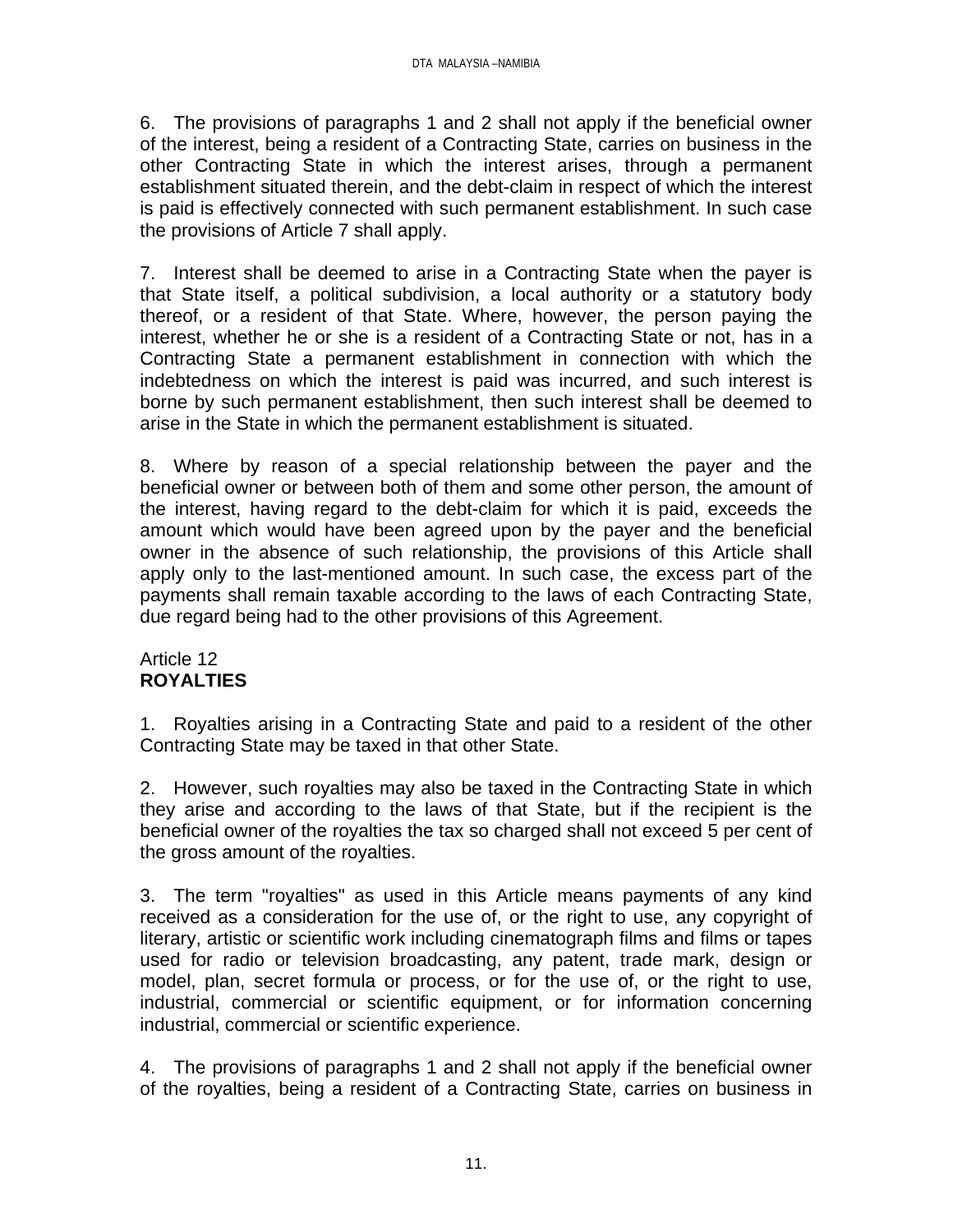the other Contracting State in which the royalties arise, through a permanent establishment situated therein, and the right or property in respect of which the royalties are paid is effectively connected with such permanent establishment. In such case, the provisions of Article 7 shall apply.

5. Royalties shall be deemed to arise in a Contracting State when the payer is that State itself, a political subdivision, a local authority or a statutory body thereof, or a resident of that State. Where, however, the person paying the royalties, whether he or she is a resident of a Contracting State or not, has in a Contracting State a permanent establishment in connection with which the liability to pay the royalties was incurred, and such royalties are borne by such permanent establishment, then such royalties shall be deemed to arise in the State in which the permanent establishment is situated.

6. Where by reason of a special relationship between the payer and the beneficial owner or between both of them and some other person, the amount of the royalties having regard to the use, right or information for which they are paid, exceeds the amount which would have been agreed upon by the payer and the beneficial owner in the absence relationship, the provisions of this Article shall apply only to the last-mentioned amount. In such case, the excess part of the payments shall remain taxable according to the laws of each Contracting State, due regard being had to the other provisions of the Agreement.

## Article 13 **TECHNICAL FEES**

1. Technical fees derived from one of the Contracting States by a resident of the other Contracting State who is the beneficial owner thereof and is subject to tax in that other State in respect thereof may be taxed in the first-mentioned Contracting State at a rate not exceeding 5 per cent of the gross amount of the technical fees.

2. The term "technical fees" as used in this Article means payments of any kind to any person, other than to an employee of the person making the payments, in consideration of any services of a technical, managerial or consultancy nature.

3. The provisions of paragraph 1 of this Article shall not apply if the beneficial owner of the technical fees, being a resident of a Contracting State, carries on business in the other Contracting State in which the technical fees arise through a permanent establishment situated therein, or performs in that other State independent personal services, and the technical fees are effectively connected with such permanent establishment or such services. In such case, the provisions of Article 7 or Article 14, as the case may be, shall apply.

4. Technical fees shall be deemed to arise in a Contracting State when the payer is that State itself, a political subdivision, a local authority or a statutory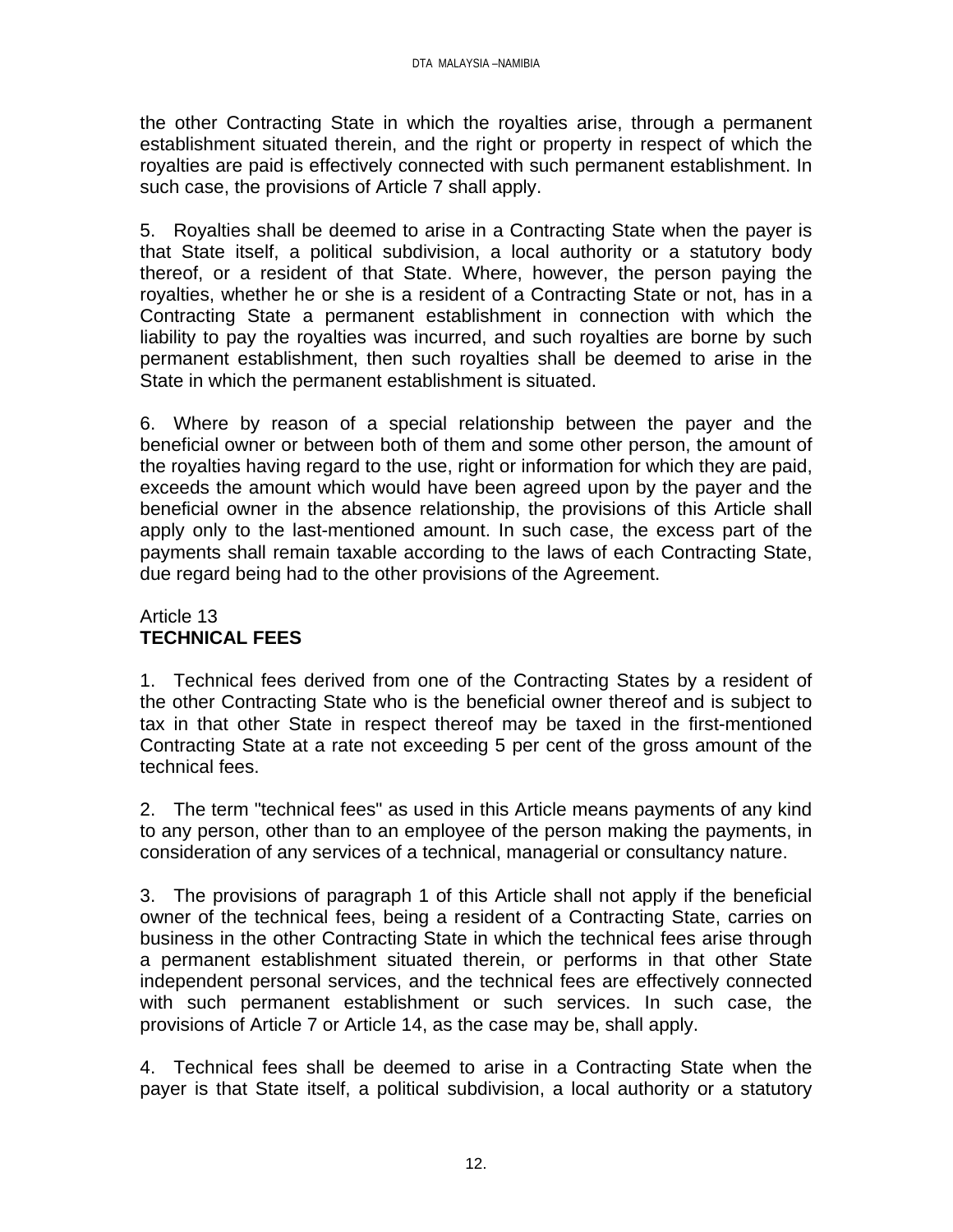body thereof, or a resident of that State. Where, however, the person paying the technical fees, whether he is a resident of a Contacting State or not, has in a Contracting State a permanent establishment in connection with which the obligation to pay the technical fees was incurred, and such technical fees are borne by such permanent establishment, then such technical fees shall be deemed to arise in the Contracting States in which the permanent establishment is situated.

5. Where, by reason of a special relationship between the payer and the beneficial owner or between both of them and some other person, the amount of the technical fees paid exceeds, for whatever reason, the amount which would have been agreed upon by the payer and the beneficial owner in the absence of such relationship, the provisions of this Article shall apply only to the lastmentioned amount. In such case, the excess part of the payments shall remain taxable according to the law of each Contracting State, due regard being had to the other provisions of this Agreement.

#### Article 14 **INDEPENDENT PERSONAL SERVICES**

1. Income derived by an individual who is a resident of a Contracting State in respect of professional services or other activities of an independent character shall be taxable only in that State. Such income may also be taxed in the other Contracting State if:

- (a) the individual is present in that other State for a period exceeding in the aggregate 183 days within any twelve month period, but only so much thereof as is attributable to services performed in that State;
- (b) the remuneration for his services in the other State is either derived from residents of that State or borne by a permanent establishment which a person not resident in that State has in that State and which, in either case exceeds 10,000 US dollars in any twelve month period, notwithstanding that his stay in that State is for a period or periods amounting to less than 183 days during that twelve month period.

2. The term "professional services" includes especially independent scientific, literary, artistic, educational or teaching activities as well as the independent activities of physicians, lawyers, engineers, architects, dentists and accountants.

# Article 15 **DEPENDENT PERSONAL SERVICES**

1. Subject to the provisions of Articles 16, 18, 19 and 20, salaries, wages and other similar remuneration derived by a resident of a Contracting State in respect of an employment shall be taxable only in that State unless the employment is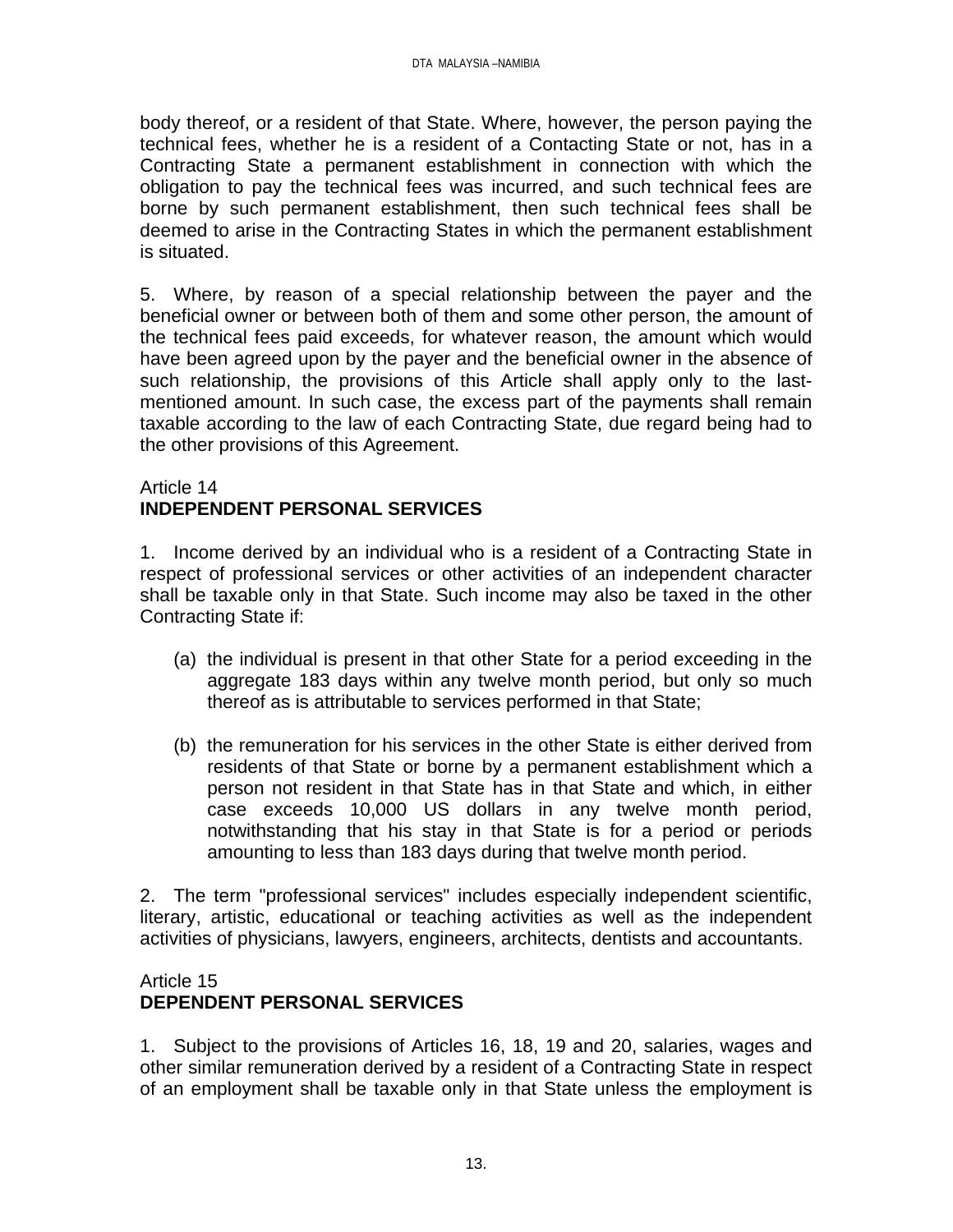exercised in the other Contracting State. If the employment is so exercised, such remuneration as is derived therefrom may be taxed in that other State.

2. Notwithstanding the provisions of paragraph 1, remuneration derived by a resident of a Contracting State in respect of an employment exercised in the other Contracting State shall be taxable only in the first-mentioned State if:

- (a) the recipient is present in the other State for a period or periods not exceeding in the aggregate 183 days within any twelve month period commencing or ending in the fiscal year concerned; and
- (b) the remuneration is paid by, or on behalf of, an employer who is not a resident of the other State; and
- (c) the remuneration is not borne by a permanent establishment which the employer has in the other State.

3. Notwithstanding the preceding provisions of this Article, remuneration in respect of an employment exercised aboard a ship or aircraft operated in international traffic by an enterprise of a Contracting State may be taxed in that State.

# Article 16 **DIRECTORS' FEES**

Directors' fees and other similar payments derived by a resident of a Contracting State in his or her capacity as a member of the board of directors of a company which is a resident of the other Contracting State may be taxed in that other State.

# Article 17 **ARTISTES AND ATHLETES**

1. Notwithstanding the provisions of Articles 14 and 15, income derived by a resident of a Contracting State as an entertainer, such as a theatre, motion picture, radio or television artiste, or a musician, or as an athlete, from his or her personal activities as such exercised in the other Contracting State, may be taxed in that other State.

2. Where income in respect of personal activities exercised by an entertainer or an athlete in his or her capacity as such accrues not to the entertainer or athlete but to another person, that income may, notwithstanding the provisions of Articles 7, 14 and 15, be taxed in the Contracting State in which the activities of the entertainer or athlete are exercised.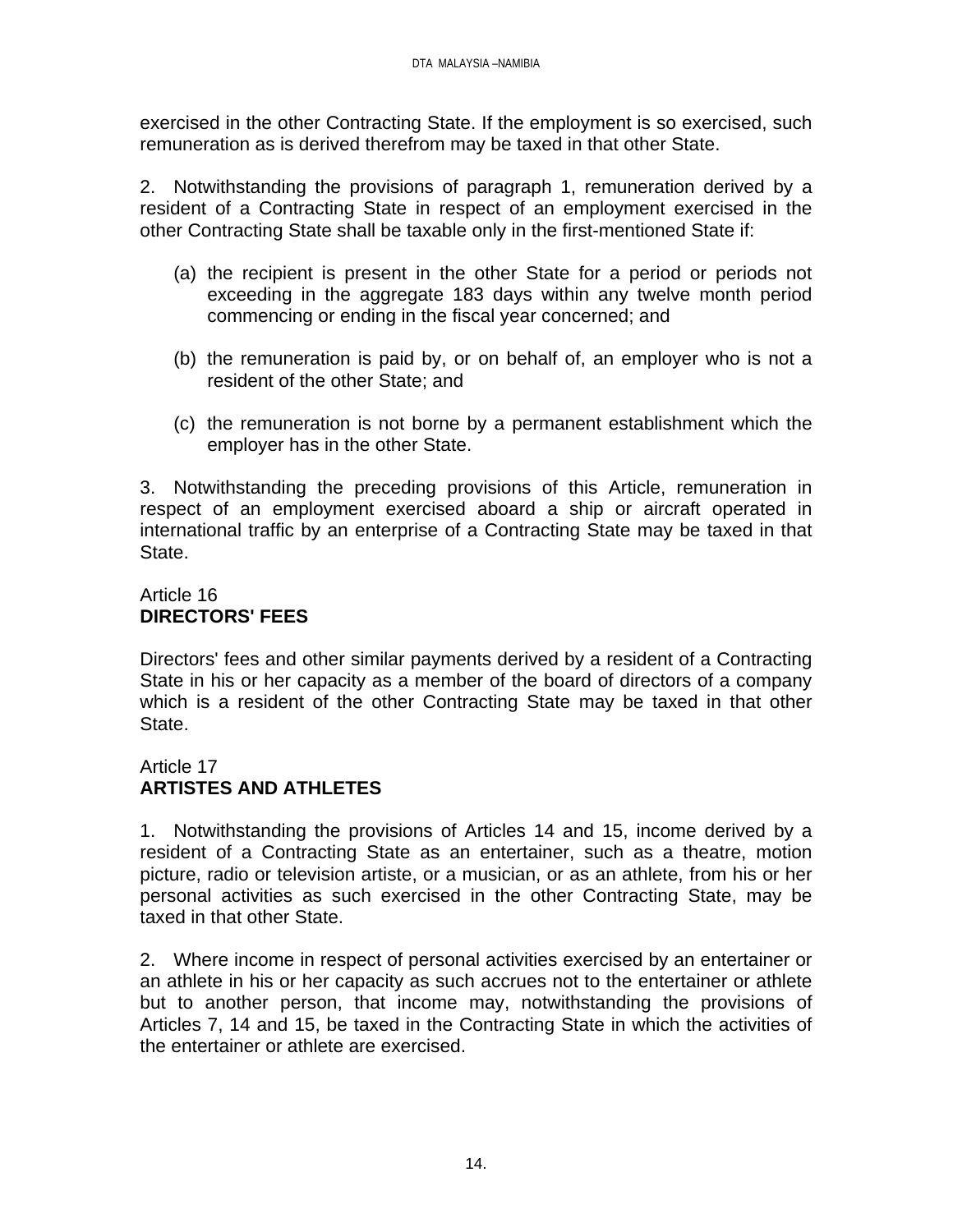3. The provisions of paragraphs 1 and 2 shall not apply to remuneration of profits derived from activities exercised in a Contracting State if the visit to that State is directly or indirectly supported wholly or substantially from the public funds of the other Contracting State, a political subdivision, a local authority or a statutory body thereof.

#### Article 18 **PENSIONS, ANNUITIES AND SIMILAR PAYMENTS**

1. Subject to the provisions of paragraph 2 of Article 19, any pension and other similar remuneration of past employment or any annuity arising in a Contracting State and paid to a resident of the other Contracting State shall be taxable only in that other State.

2. The term "annuity" means a stated sum payable periodically at stated times during life or during a specified or ascertainable period of time under an obligation to make the payments in return for adequate and full consideration in money or money' worth.

3. Notwithstanding the provisions of paragraph 1, pensions paid and other payments made under a public scheme which is part of the social security system of a Contracting State or a political subdivision or a local authority thereof shall be taxable only in that State.

## Article 19 **GOVERNMENT SERVICE**

- 1. (a) Remuneration, other than a pension, paid by a Contracting State or a political subdivision or a local authority or a statutory body thereof to any individual in respect of services rendered to that State or political subdivision or a local authority or statutory body thereof shall be taxable only in that State.
	- (b) However, such remuneration shall be taxable only in the other Contracting State if the services are rendered in that other State and the recipient is a resident of that other State who:
		- (i) is a national of that other State; or
		- (ii) did not become a resident of that other State solely for the purpose of performing the services.

2. Any pension paid by, or out of funds created by, a Contracting State, a political subdivision or a local authority or a statutory body thereof to any individual in respect of services rendered to that State, political subdivision, local authority or statutory body thereof shall be taxable only in that State.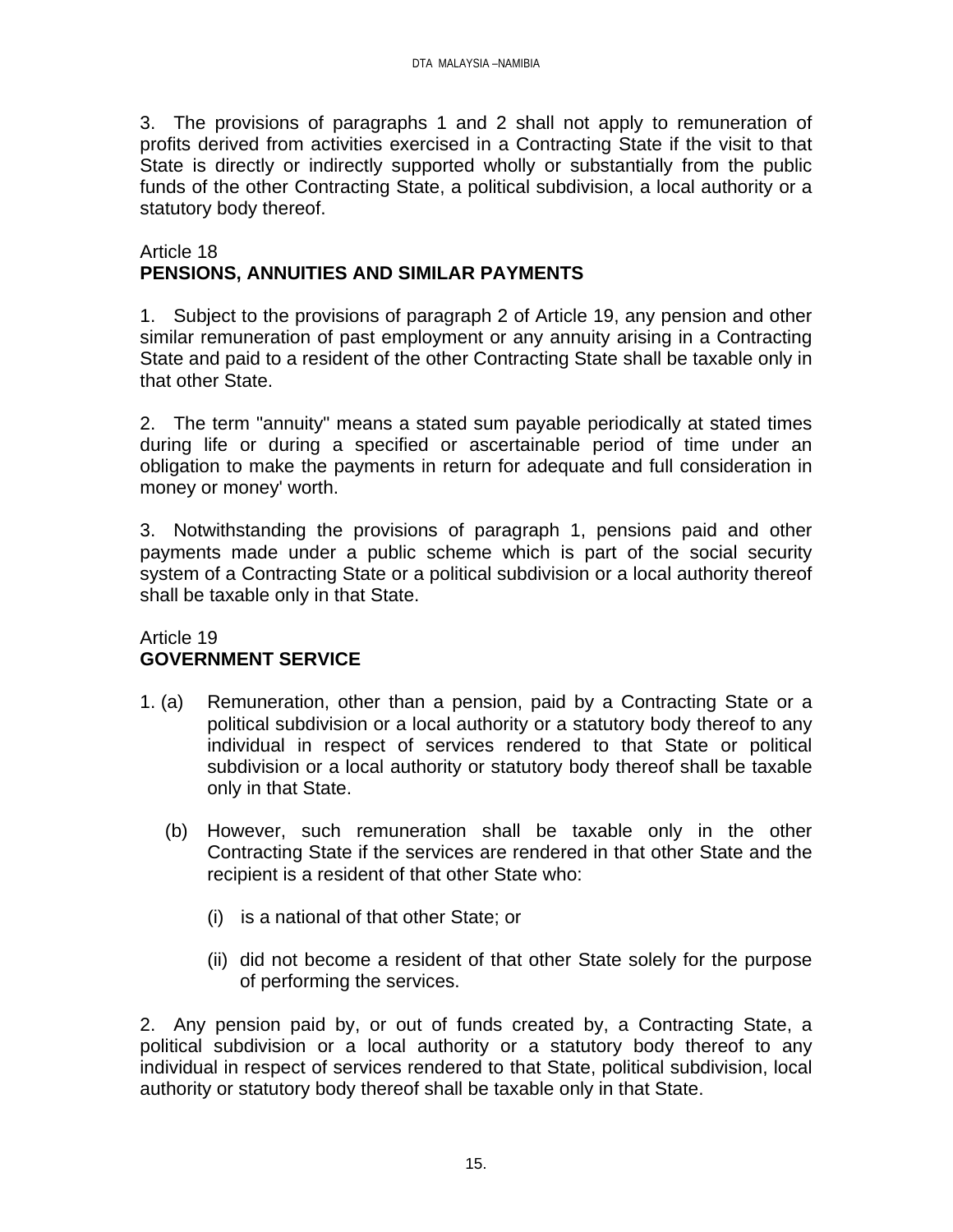3. The provisions of Articles 15, 16 and 18 shall apply to remuneration or pensions in respect of services rendered in connection with any trade or business carried on by a Contracting State, a political subdivision, a local authority or a statutory body thereof.

## Article 20 **STUDENTS**

An individual who is a resident of a Contracting State immediately before making a visit to the other Contracting State and is temporarily present in the other State solely:

- (a) as a student at a recognised university, college, school, or other similar recognised education institution in that other State;
- (b) as a business or technical apprentice; or
- (c) as a recipient of a grant, allowance or award for the primary purpose of study, research or training from the government of either State or from a scientific, educational, religious or charitable organisation or under a technical assistance programme entered into by the Government of either State;

shall be exempt from tax in that other State on:

- (i) all remittances from abroad for the purposes of his maintenance, education, study, research or training; and
- (ii) the amount of such grant, allowance or award.

# Article 21

# **TEACHERS AND RESEARCHERS**

1. An individual who is a resident of a Contracting State immediately before making a visit to the other Contracting State, and who, at the invitation of a public university, college or other similar public institution, visits that other State for a period not exceeding two yeas solely for the purpose of teaching or research or both at such public institution shall be exempt from tax in that other State on any remuneration for such teaching or research which is subject to tax in the firstmentioned Contracting State.

2. This Article shall not apply to income from teaching or research if such teaching or research is undertaken not in the public interest but primarily for the private benefit of a specific person or persons.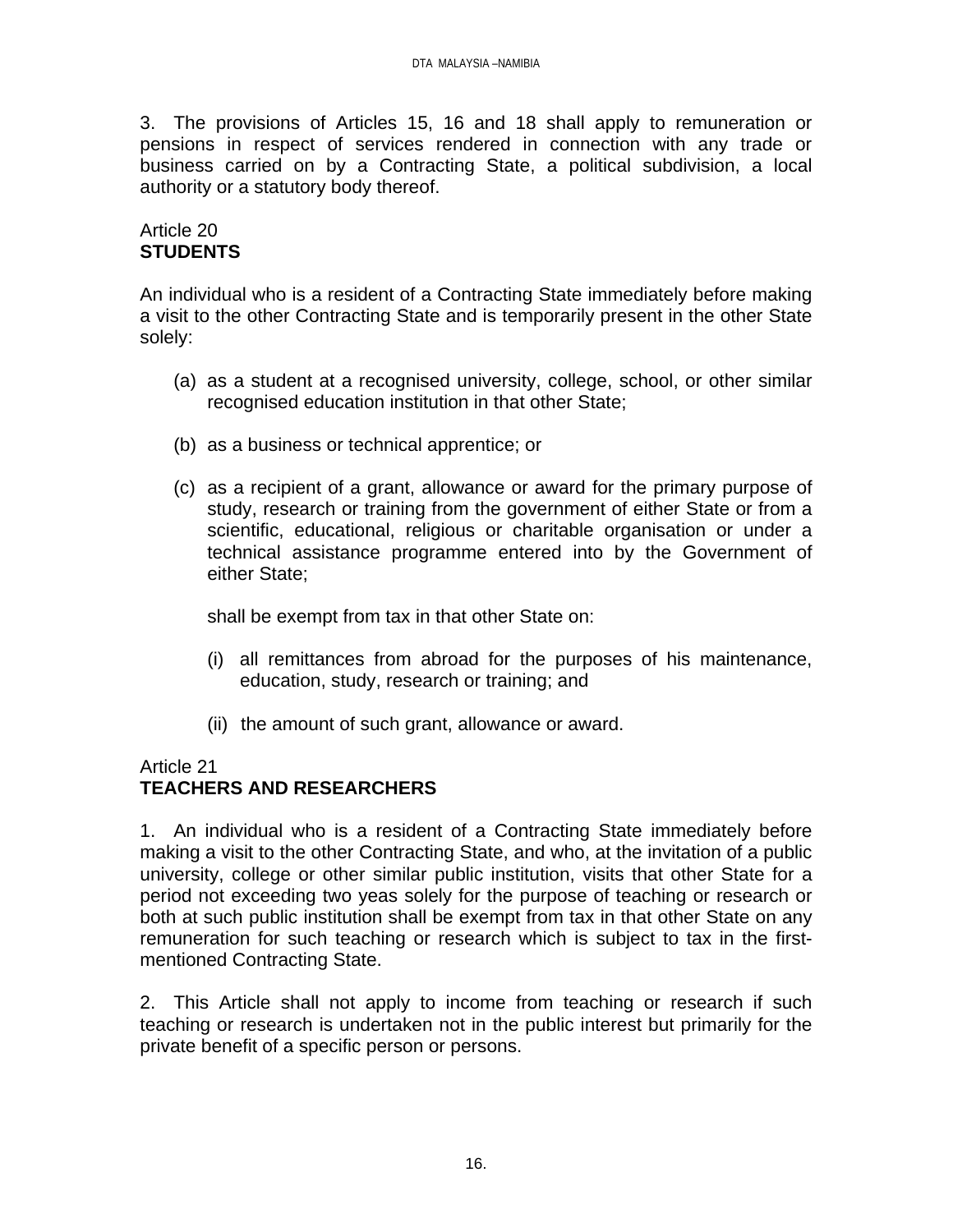#### Article 22 **INCOME NOT EXPRESSLY MENTIONED**

Items of income of a resident of a Contracting State which are not expressly mentioned in the foregoing Articles of this Agreement shall be taxable only in that Contracting State except that if such income is derived from sources in that other Contracting State, it may also be taxed in that other State.

## Article 23 **ELIMINATION OF DOUBLE TAXATION**

1. Subject to the laws of Malaysia regarding the allowance as a credit against Malaysian tax of tax payable in Namibia the Namibian tax payable under the laws of Namibia and in accordance with this Agreement by a resident of Malaysia in respect of income derived from Namibia shall be allowed as a credit against Malaysian tax payable in respect of that income. Where such income is a dividend paid by a company which is a resident of Namibia to a company which is a resident of Malaysia, the credit shall take into account Namibian tax payable by that company in respect of its income out of which the dividend is paid. The credit shall not, however, exceed that part of the Malaysian tax, as computed before the credit is given, which is appropriate to such item of income.

2. For the purposes of paragraph 1, the term "Namibian tax payable" shall be deemed to include Namibian tax which would, under the laws of Namibia and in accordance with this Agreement, have been payable on any income derived from sources in Namibia had the income not been taxed at a reduced rate or exempted from Namibian tax in accordance with the provisions of this Agreement and the special incentives under the Namibian laws for the promotion of economic development of Namibia or any other provisions which may subsequently be introduced in Namibia in modification of, or in addition to, those laws so far as they are agreed by the competent authorities of the Contracting State to be [of a] substantially similar character.

- 3. In Namibia, double taxation shall be eliminated as follows:
	- (a) Where a resident of Namibia derives income from Malaysia the amount of tax on that income payable in Malaysia ("Malaysia tax payable") in accordance with the provisions of this Agreement, may be credited against the Namibian tax imposed on that resident.
	- (b) Where the income derived from Malaysia is a dividend paid by a company which is a resident of Malaysia to a company which is a resident of Namibia, the credit shall also take into account the tax paid in Malaysia ("Malaysia tax payable") by the company paying the dividend in respect of the profits out of which the dividend is paid.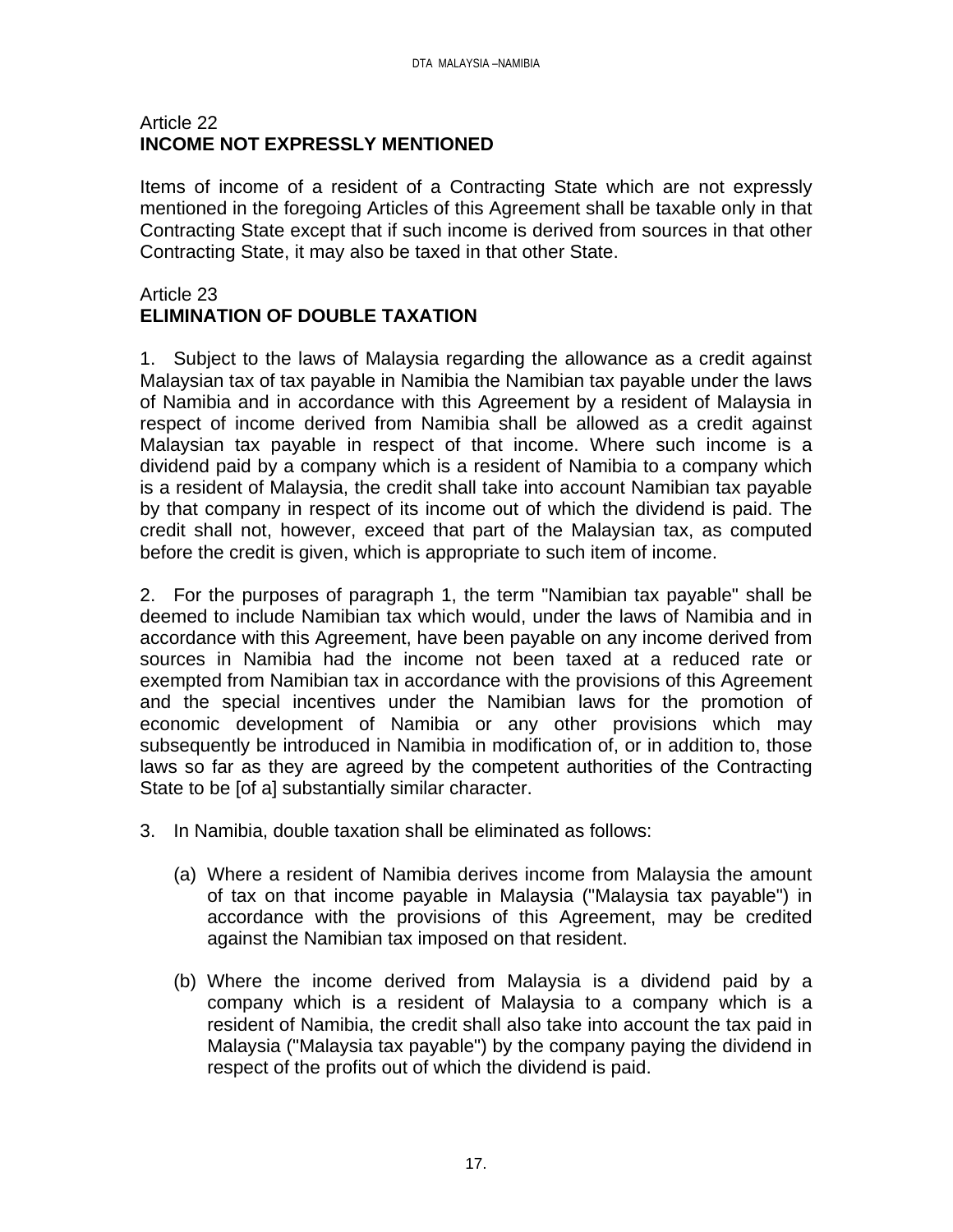(c) The amount of credit, however, shall not exceed the amount of the Namibian tax on that income computed in accordance with the taxation laws and regulations of Namibia.

4. For the purposes of paragraph 3, the term "Malaysia tax payable" shall be deemed to include Malaysian tax which would, under the laws of Malaysia and in accordance with this Agreement, have been payable on any income derived from sources in Malaysia had the income not been taxed at a reduced rate or exempted from Malaysian tax in accordance with the provisions of this Agreement and the special incentives under the Malaysian laws for the promotion of economic development of Malaysia or any other provisions which may subsequently be introduced in Malaysia in modification of, or in addition to, those laws so far as they are agreed by the competent authorities of the Contracting State to be [of a] substantially similar character.

## Article 24 **NON-DISCRIMINATION**

1. Nationals of a Contracting State shall not be subjected in the other Contracting State to any taxation or any requirement connected therewith, which is other or more burdensome than the taxation and connected requirements to which nationals of that other State in the same circumstances are or may be subjected.

2. The taxation on a permanent establishment which an enterprise of a Contracting State has in the other Contracting State shall not be less favourably levied in that other State than the taxation levied on enterprises of that other State carrying on the same activities.

3. Except where the provisions of paragraph 1 of Article 9, paragraph 8 of Article 11, or paragraph 6 of Article 12, apply, interest, royalties and other disbursements paid by an enterprise of a Contracting State to a resident of the other Contracting State shall, for the purpose of determining the taxable profits of such enterprise, be deductible under the same condition as if they had been paid to a resident of the first-mentioned State. Provided that in such cases the conditions of the domestic laws of the first-mentioned State are fulfilled.

4. Enterprises of a Contracting State, the capital of which is wholly or partly owned or controlled, directly or indirectly, by one or more residents of the other Contracting State, shall not be subjected in the first-mentioned State to any taxation or any requirement connected therewith which is other or more burdensome than the taxation and connected requirements to which other similar enterprises of the first-mentioned State are or may be subjected.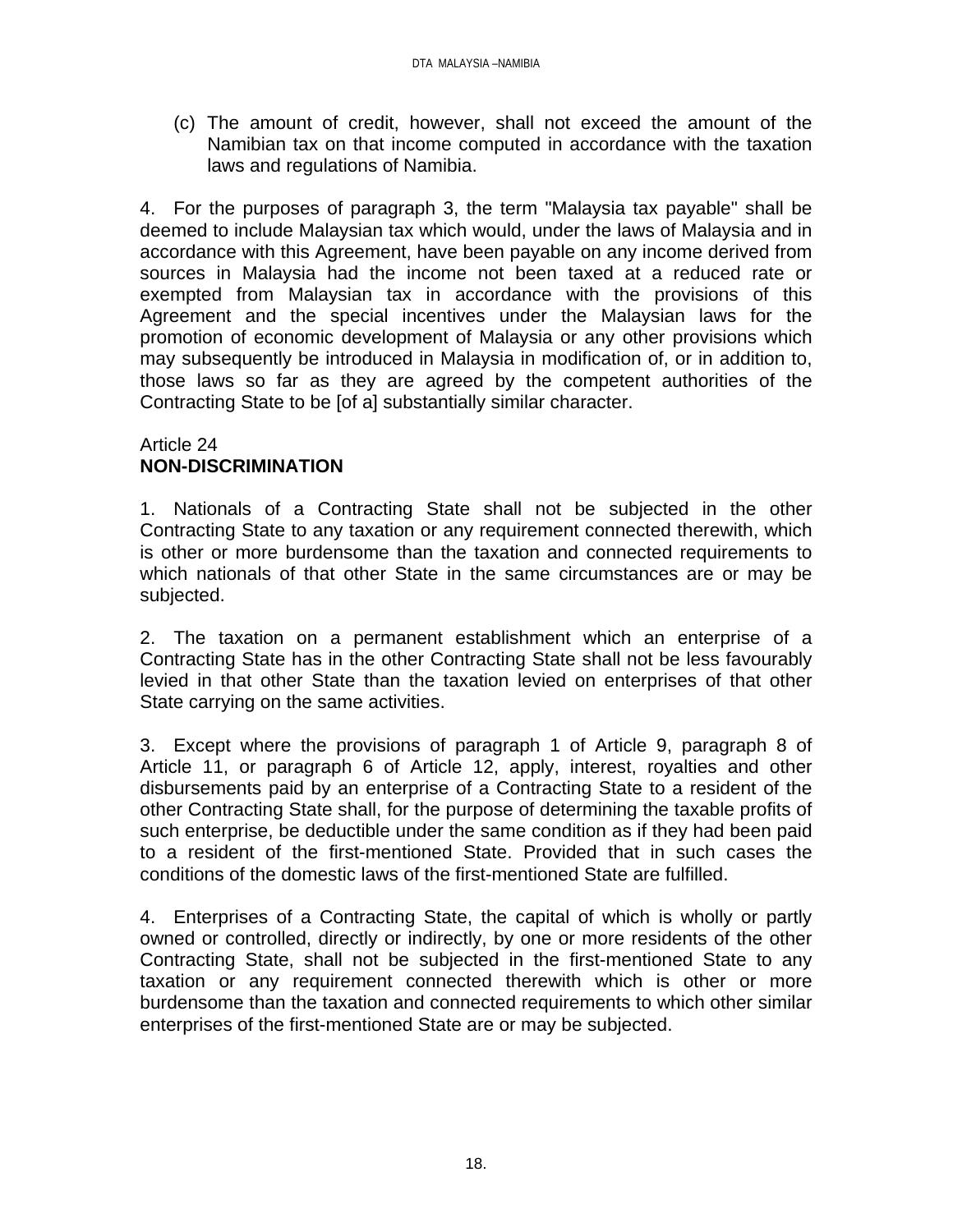- 5. Nothing in this Article shall be construed as obliging:
	- (a) a Contracting State to grant to individuals who are residents of the other Contracting State any personal allowances, reliefs and reductions for taxation purposes on account of civil status or family responsibilities which it grants to its own residents;
	- (b) a Contracting State to grant to nationals of the other Contracting State not resident in the first-mentioned State those personal allowances, reliefs and reductions for tax purposes which are by law available only to nationals of the first-mentioned State who are not resident in that State.

6. Nothing in this Article shall be construed so as to prevent either Contracting State from limiting to its nationals the enjoyment of tax incentives designed to promote economic development in that State.

7. In this Article, the term "taxation" means taxes to which this Agreement applies.

#### Article 25 **MUTUAL AGREEMENT PROCEDURE**

1. Where a resident of a Contracting State considers that the actions of one or both of the Contracting States result or will result for him or her in taxation not in accordance with the provisions of this Agreement, he or she may, irrespective of the remedies provided by the taxation laws of those States, present his or her case to the competent authority of the Contracting State of which he or she is a resident or, if his or her case comes under paragraph 1 of Article 24, to that of the Contracting State of which he or she is a national. The case must be presented within three years from the first notification of the action resulting in taxation not in accordance with the provisions of the Agreement.

2. The competent authority shall endeavour, if this objection appears to it to be justified and if it is not itself able to arrive at a satisfactory solution, to resolve the case by mutual agreement with the competent authority of the other Contracting State, with a view to the avoidance of taxation which is not in accordance with this Agreement. Any agreement reached shall be implemented notwithstanding any time limits in the domestic laws of the Contracting States.

3. The competent authorities of the Contracting States shall endeavour to resolve by mutual agreement any difficulties or doubts arising as to the interpretation or application of the Agreement. They may also consult together for the elimination of double taxation in cases not provided for in this Agreement.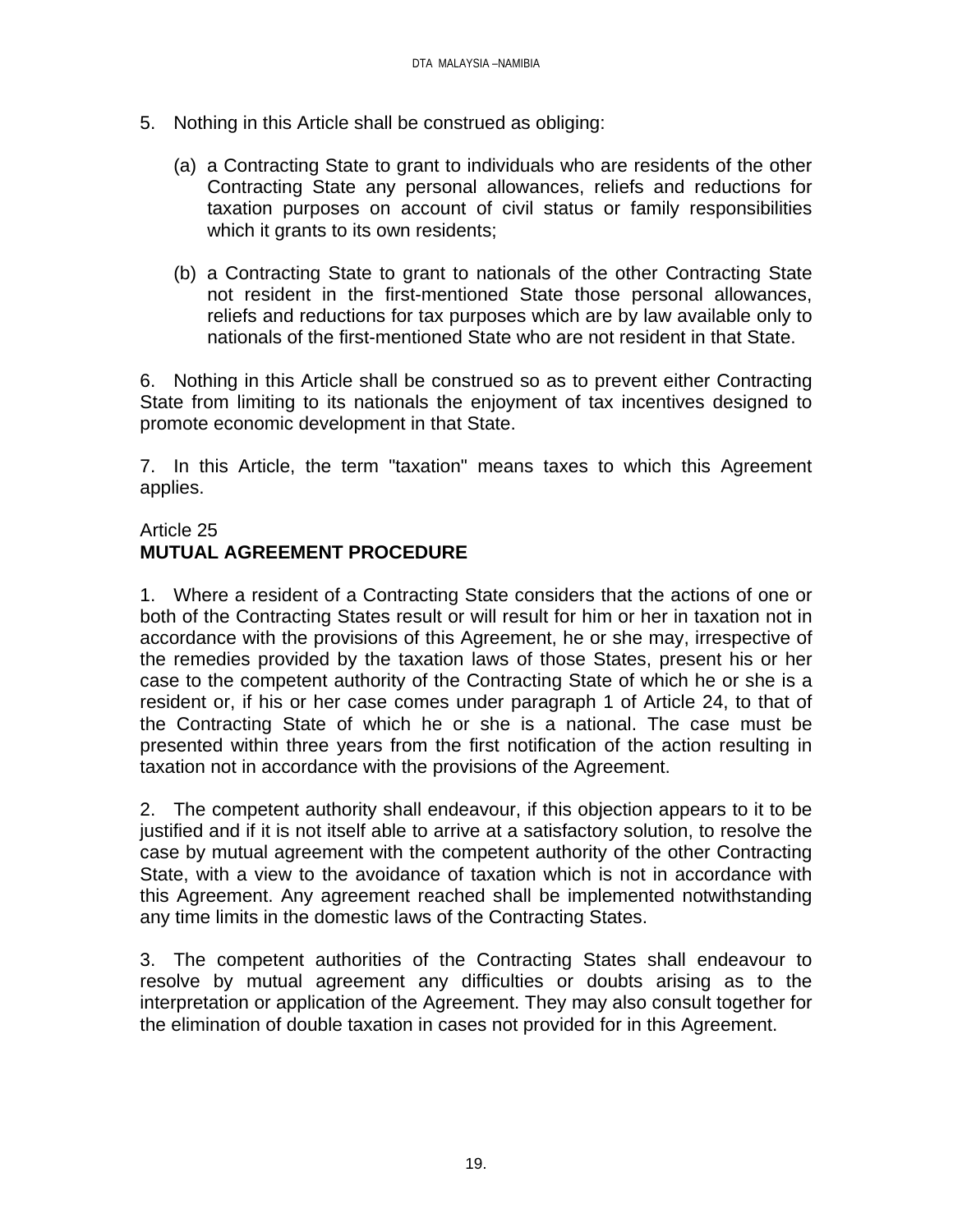4. The competent authorities of the Contracting States may communicate with each other directly for the purpose of reaching an agreement in the sense of the preceding paragraphs.

#### Article 26 **EXCHANGE OF INFORMATION**

1. The competent authorities of the Contracting States shall exchange such information as is necessary for carrying out the provisions of this Agreement or for the prevention or detection of evasion or avoidance of taxes covered by this Agreement. Any information so exchanged shall be treated as secret and shall be disclosed only to persons or authorities (including a court or reviewing authority) concerned with the assessment, collection, the enforcement or prosecution in respect of, or the determination of appeals in relation to, the taxes which are subject to the Agreement.

2. In no case shall the provisions of paragraph 1 be construed so as to impose on a Contracting State the obligation:

- (a) to carry out administrative measures at variance with the laws and administrative practice of that or of the other Contracting State;
- (b) to supply information which is not obtainable under the laws or in the normal course of the administration of that or of the other Contracting State;
- (c) to supply information which would disclose any trade, business, industrial, commercial or professional secret or trade process, or information, the disclosure of which would be contrary to public policy.

#### Article 27

# **DIPLOMATIC AGENTS AND CONSULAR OFFICERS**

Nothing in this Agreement shall affect any fiscal privileges accorded to members of diplomatic or permanent missions or consular posts under the general rules of international law or under the provisions of special agreements.

#### Article 28 **ENTRY INTO FORCE**

Each of the Contracting States shall notify to the other through diplomatic channels the completion of the procedures required by its law for the bringing into force of this Agreement. This Agreement shall enter into force on the date of the latter of these notifications and shall thereupon have effect: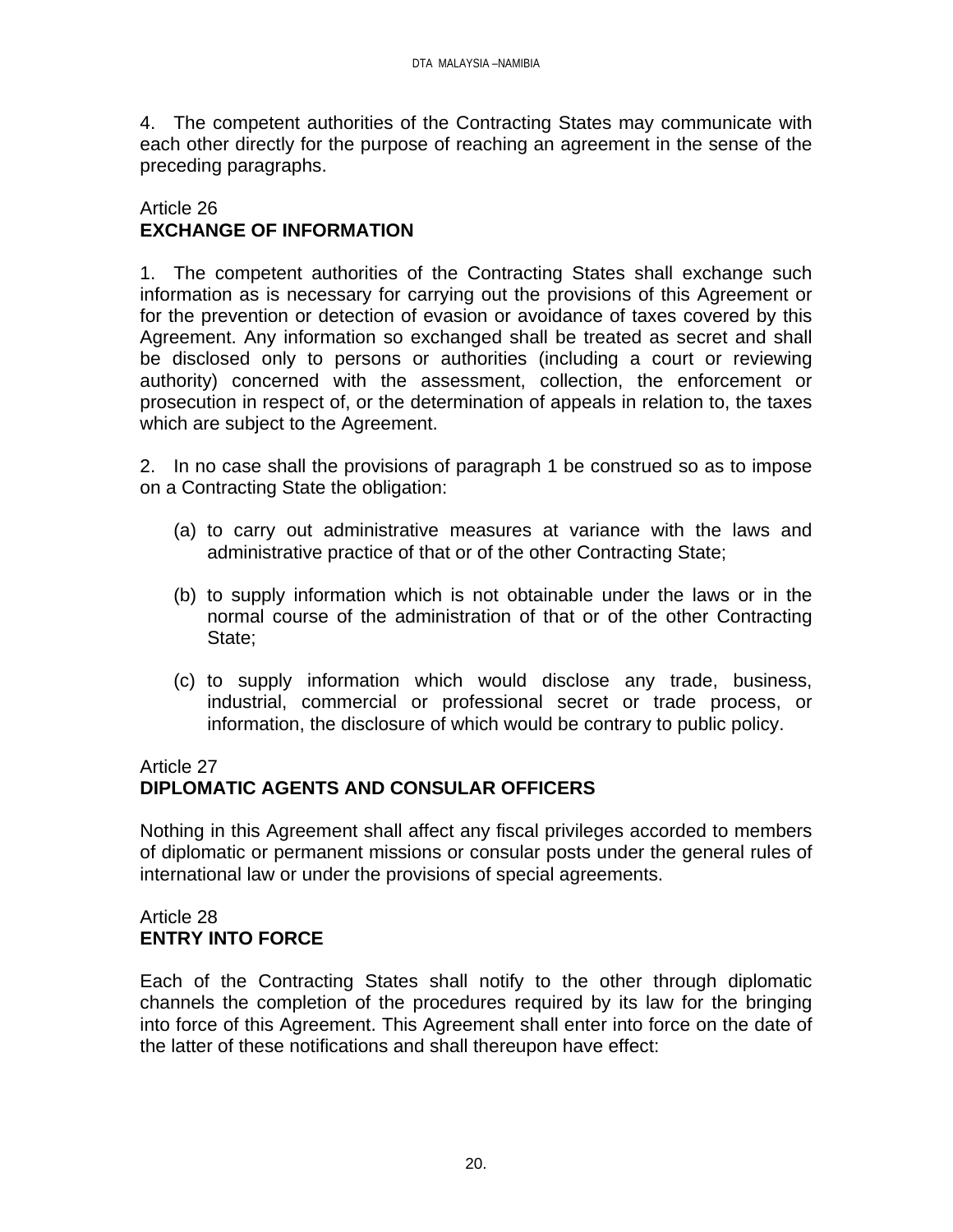- (a) in Malaysia:
	- (i) in respect of taxes withheld at source, to income derived on or after the first day of January in the calendar year following the year in which this Agreement enters into force;
	- (ii) in respect of other taxes on income, to taxes chargeable for any year of assessment beginning on or after the first day of January of the second calendar year following the year in which this Agreement enters into force and subsequent years of assessment.
- (b) in Namibia:
	- (i) in respect of taxes withheld at source, for amounts paid or credited on or after the first day of March in the calendar year next following that in which the Agreement enters into force; and
	- (ii) in respect of other taxes, for any year of assessment beginning on or after the first day of March in the calendar year next following that in which the Agreement enters into force.

#### Article 29 **TERMINATION**

This Agreement shall remain in effect indefinitely, but either Contracting State may terminate the Agreement, through diplomatic channels, by giving to the other Contracting State written notice of termination on or before June 30th in any calendar year after the period of five years from the date on which this Agreement enters into force. In such an event the Agreement shall cease to have effect:

- (a) in Malaysia:
	- (i) in respect of taxes withheld at source, to income derived on or after the first day of January in the calendar year following the year in which the notice is given; and
	- (ii) in respect of other taxes on income, to taxes chargeable for any year of assessment beginning on or after the first day of January of the second calendar year in which the notice is given;
- (b) in Namibia:
	- (i) in respect of taxes withheld at source, for amounts paid or credited on or after the first day of March in the calendar year next following that in which the notice is given; and